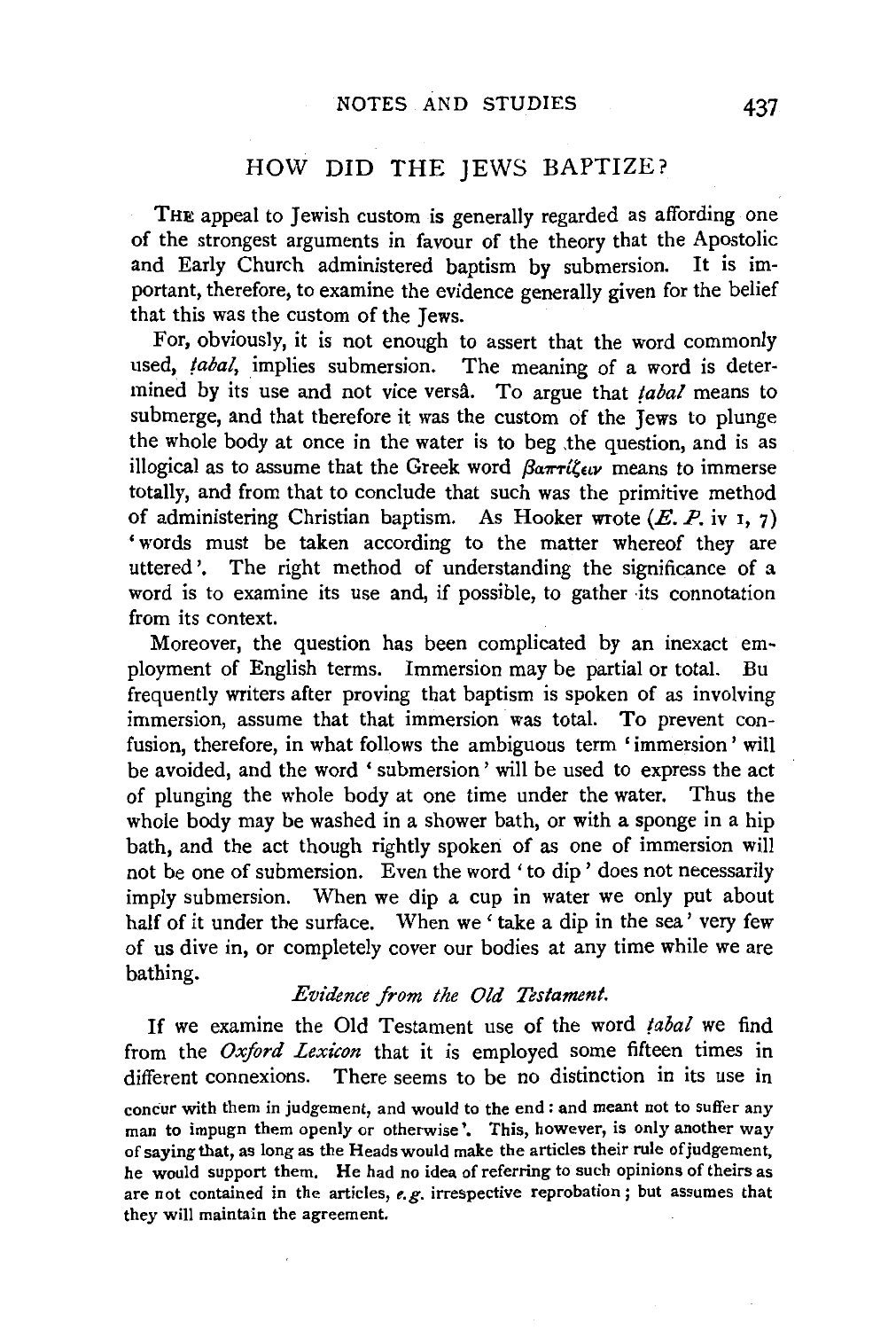P., J., and **JE.** The English word 'dip' is given as its equivalent. The word appears to be used of wetting any object when it is more convenient to apply the object to the liquid than the liquid to the object. It is the term used to express the dipping of anything in blood, as Joseph's brothers dipped his coat (Gen. xxxvii 31 ), especially in connexion with sacrifice (Lev. iv 6 and ix 9, of the priest's finger). It is used also of dipping a rod in honey (1 Sam. xiv 27), of bread in vinegar (Ruth ii 14), and of a cloth in water (2 Kings viii 15). In none of these cases, except possibly in the last, would the immersion have been total.

In one passage the meaning ' to submerge' is admissible. In 2 Kings v 14 we read that Naaman 'dipped' himself seven times in the Jordan. Elisha's messenger ordered him to wash (rahaz) in the river, and we read that when he 'dipped ' himself he did it 'according to the saying of the man of God'. There is nothing to indicate that the word means anything more than ordinary washing. No stress is laid on the particular method to be employed, nor is any contrast drawn between washing by the ordinary natural process and washing by submersion. The same word for 'wash' is used in Num. xix 19, of the man who is ordered to bathe himself after defilement caused by touching a dead body, and there is nothing to indicate that more than ordinary washing is contemplated. Even in Job ix  $30-31$ , the contrast is between washing with snow or lye and being defiled with ditch-water, not with being smothered in mud.

Again the extreme difficulty of submersion would render its practice improbable. If it had been contemplated, surely the command to adopt a difficult and awkward process would have been more explicit. The laws of purification, such as that of Num. xix, are set out as applying to the sojourn in the Wilderness, where submersion would have been almost impossible. Moreover, we read of no structural baths in the Old Testament, nor have any traces of them been found before the Hellenistic period.<sup>1</sup> The Hebrew word for balneator, 'ballan', was borrowed from the Greek.<sup>2</sup> The word 'mikweh', which in the Mishnah means the ritual bath that has played such an important part in Jewish life since the Middle Ages, in the Old Testament simply means a gathering of waters (Gen. i 10, of the waters into seas, Exod. vii 19, of pools in Egypt, Lev. xi 36, of a cistern). Even the mikwah of Isaiah xxii 11, was a cistern and not a bath.

### *The Baptism* of *Proselytes.*

The mere use of the word *tabal* tells us nothing of ancient Jewish practice ; what is the evidence of later Jewish custom ? It is well

- 
- 1 Benzinger *Hebriiische Archtiologie2,* 1907, p. 85. 1 Buxtorf *Lexicon Chaldaicum, Talmudicum, et Rabbinicum,* 1874, p. 164.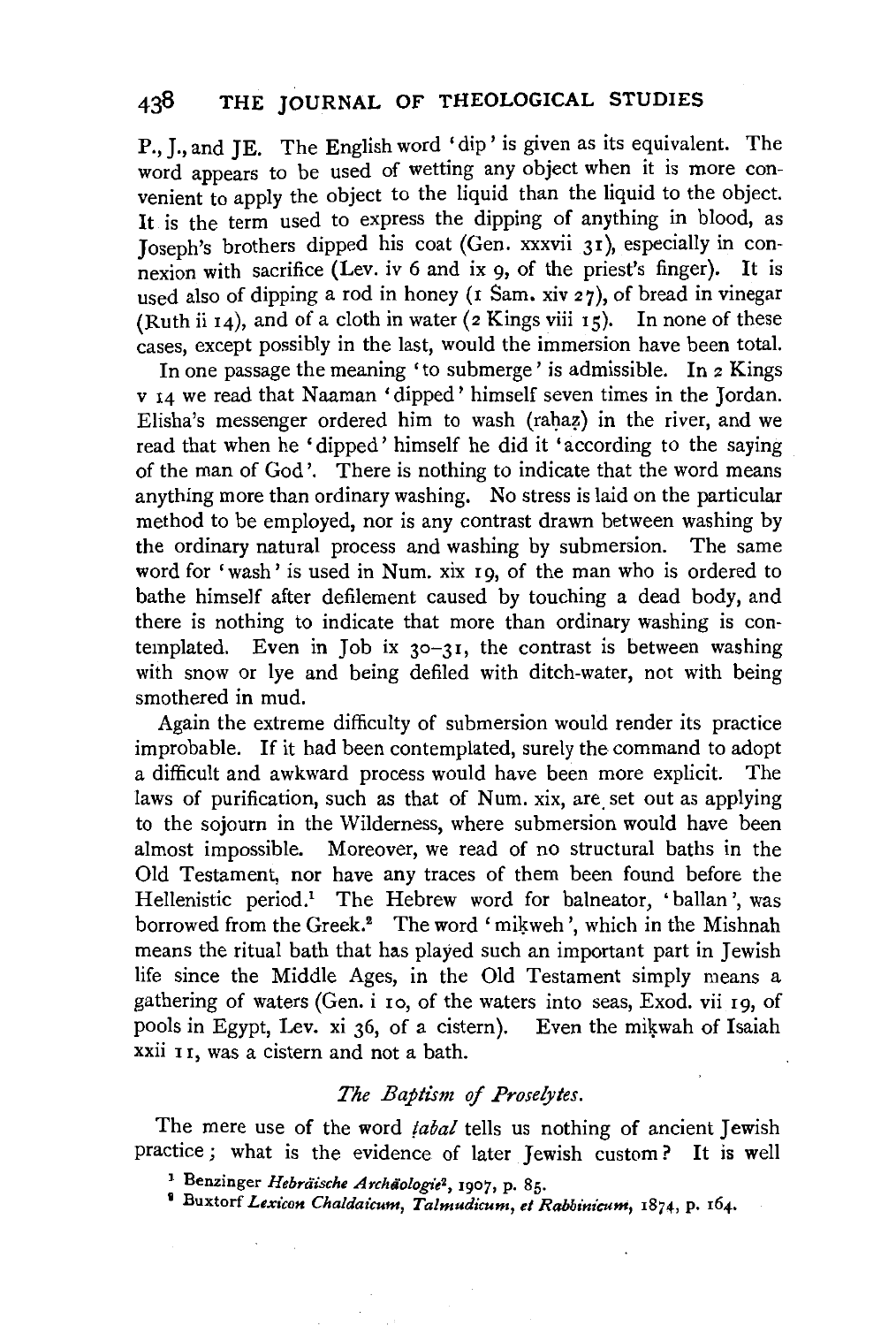known that the proselyte to Judaism was 'baptized'; how was this baptism administered?

The writer of the article ' Baptism' in Hastings's *Dictionary* of *the Bible,* gives the following detailed description of the method of administration.

'According to the teaching of later Judaism, a stranger who desired to become a proselyte of the Covenant, or of Righteousness, 1. e. m the fullest sense an Israelite, must be circumcised and baptized, and then offer a sacrifice; circumcision alone was not enough. Three of those who instructed the stranger in the Law became his "fathers" or sponsors, and took him to a pool, in which he stood up to his neck in water, while the great commandments of the Law were recited to him. These he promised to keep. Then a benediction was pronounced, and he plunged beneath the water, taking care to be entirely submerged. In the case of women, baptism arid sacrifice were the things required to admit them to the full privileges of Israel. But for both male and female proselytes sacrifice was abolished after the destruction of the Temple.'

This is clear and decisive enough, and the last sentence shews that by 'later Judaism' is meant that of New Testament times and not that of the Middle Ages. The source of this description, however, is not stated; though at the end of the section the following references are  $given :=$ 

' Literature. For the abundant literature on the subject, and for references to the Talmud, see Edersheim *Life and Times of the Messiah* II App. xii; Schiirer *HJP.* II ii § 31, p. 319: Herzog *RE.* xii p. 250, first edition ; less full in second edition, p. 3oo.'

Turning to Herzog's *Realencyclopiidie* (first edition, vol. xii p. 297, art. ' Proselyten ') we find a similar detailed description, which may be the source from which that in Hastings's *Dictionary* is drawn. No reference, however, is given to shew the authority on which it is based, and in the corresponding passage in the third edition, revised by Hauck (vol. xvi p. rr8), the description seems to have disappeared altogether. A similar account, however, may be found in Buxtorf's *Lexicon Chaldaicum, Talmudicum, et Rabbinicum* under art. *Ger* גר p. 212, which is given as describing the modern custom based on the authority of Maimonides. The passage referred to seems to be that in Rile. Issure Biah xiv which is thus translated in the *Dissertatio de Proselytis Judaeo* $rum$  of Paul Slevogt in Ugolini *Thesaurus Antiquitatum Sacrarum* vol. xxii p. dcccxviii :-

' Tres illi stant a tergo eius, eumque monent altera vice ex parte praeceptorum levium, ex parte praeceptorum gravium, idque dum in aqua stat. Si vero femina fuerit : eam quoque feminae in aqua collocant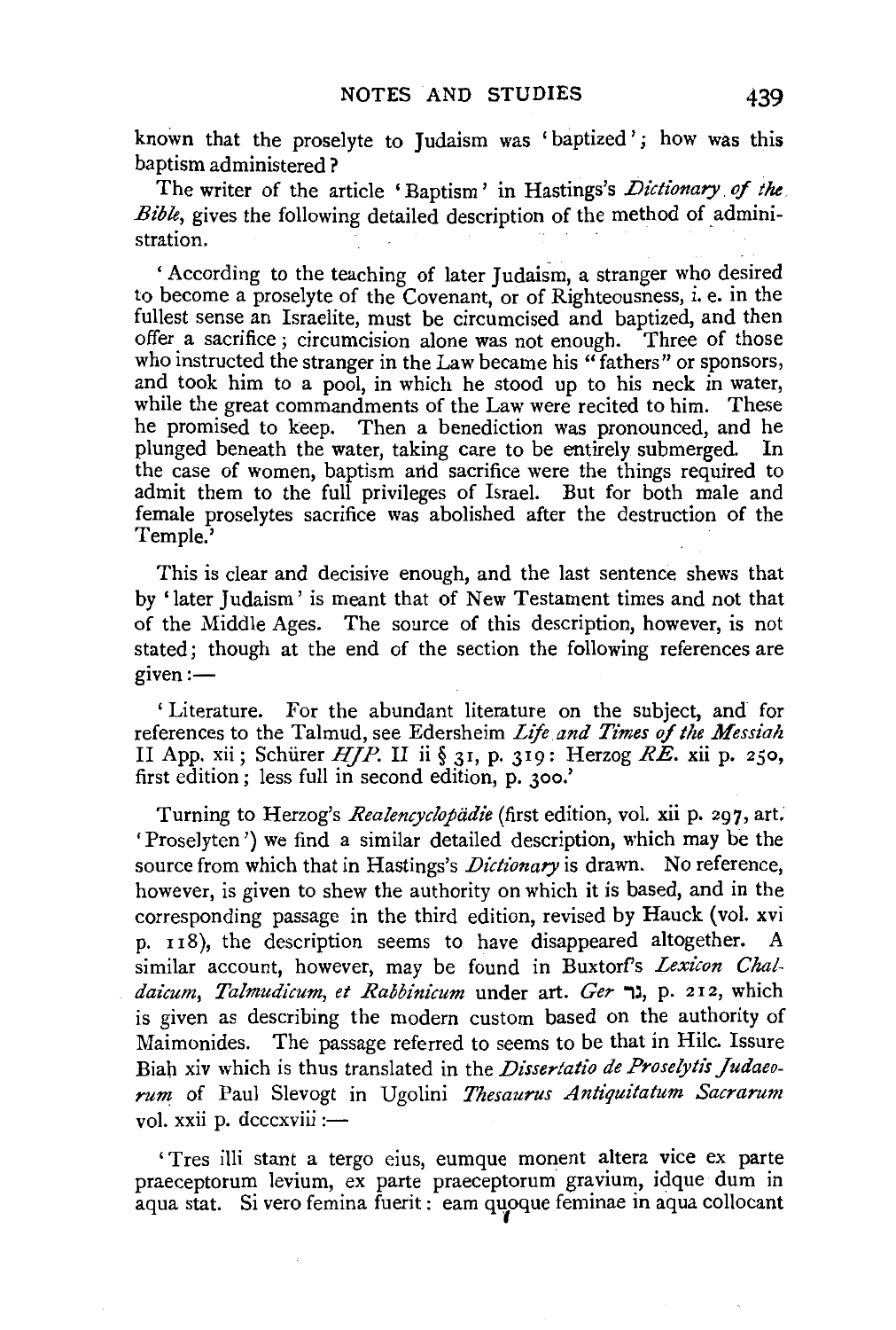# **440** THE JOURNAL OF THEOLOGICAL STUDIES

usque ad collum suum et de foris consistentes, dum ipsa in aqua sedet, docent ipsam nonnulla de praeceptis levibus et gravibus; si baptizata est in earum conspectu, convertant facies suas et egrediantur ita ut non videant eam ex aqua ascendentem.'

For this a further reference to Yebam. *41 b* is given, where the passage runs as follows :-

'Two learned men stand over him and inform him concerning some light commandments and some grave commandments, and when he has bathed and has come up again (out of the water) (סבל תעלה) he is like an Israelite in every respect. In the case of a woman women place her (מושיכות) into the water up to the neck, and two wise men stand outside and inform her concerning some light and some heavy commandments.'

It will be noticed that it is only in the case of a woman that immersion to the neck is prescribed, and in neither case is there any direction clearly enjoining submersion. This would seem to suggest that, whatever may have been the mediaeval doctrine, the original precept was merely given for the sake of decency. In Schiirer's *History of the Jewish People* II ii § 3I, we find numerous references to the Talmud for the Baptism of proselytes, but on p. 324 the author writes 'the Talmud, so far as I am aware, contains as yet no precise account of the ceremonial. It is therefore purely gratuitous to assert that the tebilah (baptism) mentioned in the Talmud is different from that mentioned in the Mishnah'.

In Edersheim's *Life and Times of Jesus*, vol. ii, Appendix 12, we read 'that baptism was absolutely necessary to make a proselyte is so frequently stated as not to be disputed'. For this fact several references to the Talmud are given as well as to later authorities (Ber.  $47 b$ , Kerith *9a,* Jer. Yebam. *Sb,* Yebam. *45b, 46a* and *b, 48b, 76a,* Ab. Sar. 57 *a,* 59 *a,* and other passages). These seem, however, unless I have overlooked any point, merely to refer to the fact that proselytes were baptized. Dr Edersheim then alludes to the controversy as to whether both circumcision and baptism were necessary, and describes the act of baptism thus :-

'The person to be baptized, having cut his hair and nails, undressed completely, made fresh profession of his faith before what were designated "the fathers of baptism" (our godfathers), and then immersed completely so that every part of the body was touched by the water. The rite would, of course, be accompanied by exhortations and benedictions.'

As this passage is perhaps more frequently relied on by modern writers on the subject than any other it is worth following up the references given. These are to Ketub. 11 *a* and Erub. 15 *a* in the Talmud, and two to Maimonides, one of the latter being that quoted above.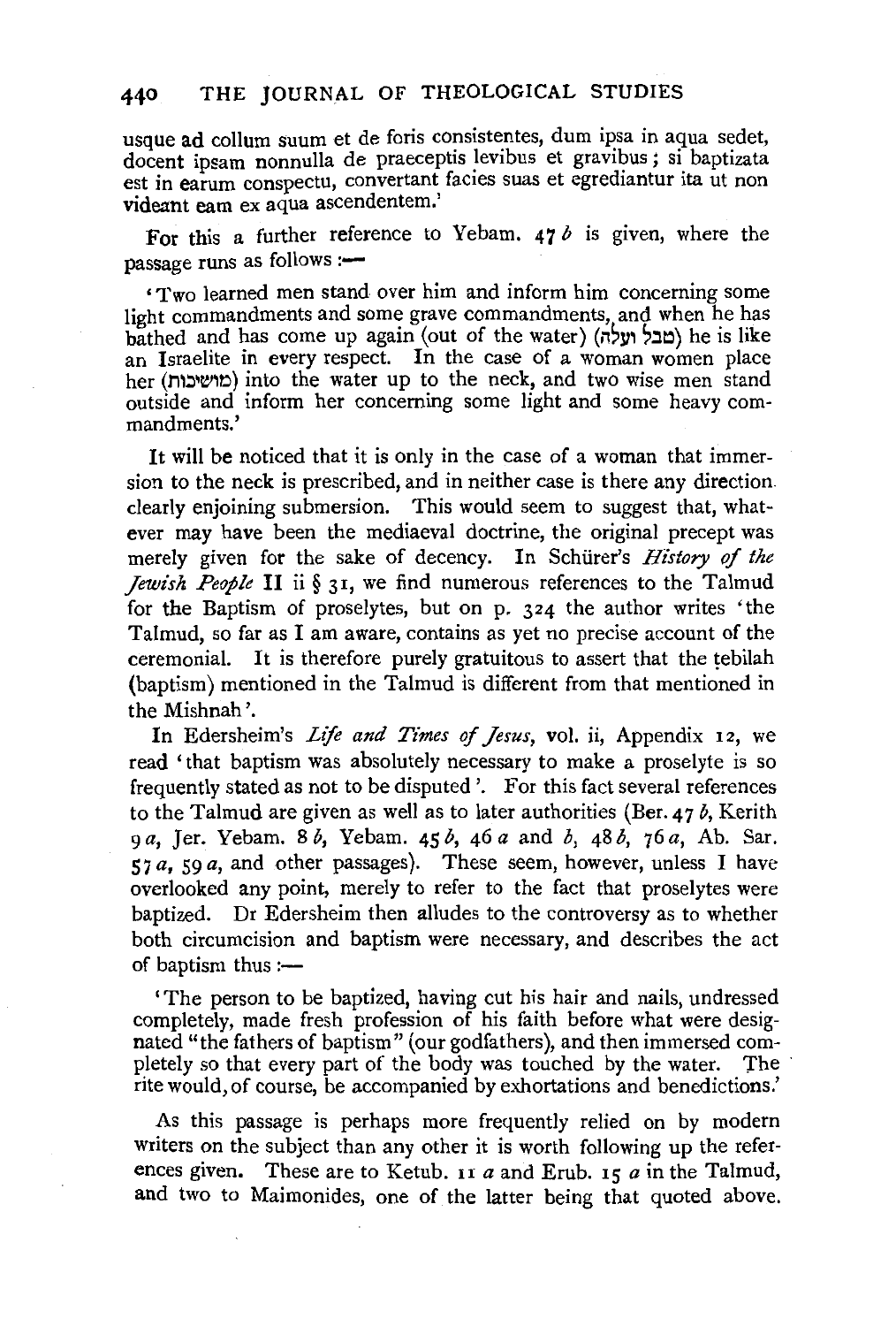The evidence of mediaeval practice need not detain us, though it is somewhat misleading to quote it side by side with that from earlier authorities with no indication of the difference of date. The first passage from the Talmud mentions the baptism of a Ger and alludes to the fathers ; the second refers to the water, and the same words reappear in Hagiga  $\overline{11}a$ , Pesahim  $\overline{10}a$  and *b*, and Yoma 3 I *a*. These four references, therefore, represent only one single authority. The four references, therefore, represent only one single authority. passage thus repeated, which (so far as I am aware) is unique, is so important that it should be quoted in full. I translate from L. Goldschmidt's German edition of the *Babylonian Talmud* now in course of publication :-

'He must wash his body in water, in water of the bath ("mikweh", "Tauchbad", or in the translation of Erub. 14  $a_i$ , "in angesammeltem Wasser"), his whole body, water for the whole body (שכל נופו $\cdot$  "in Umfang seines ganzen Leibes", elsewhere, "es muss den ganzen Leib umgeben "), a cubit broad, a cubit wide, and three cubits deep ("zu einer Elle, in der Hohe von drei Ellen"), and the Rabbis have defined that the bath must have forty seahs.'

### *General Customs of Purification.*

This passage is quoted four times in the Talmud but not apparently with direct reference to the baptism of proselytes. It is based on the Halakhic Commentary on Leviticus xv 16 preserved in the Sifra. We must therefore consider it in connexion with the general Jewish practice of ablution. For the law about proselyte baptism seems to have been based on the principle that the Ger was subject to the ordinary laws of purification. Is there any reason to believe that these involved submersion?

To answer this question we may refer to the *Jewish Encyclopedia* (Funk & Wagnalls). The art. 'Proselyte' adds little to our knowledge on this point. It merely says that 'the details of the reception do not seem to have been settled before the end of the second Christian century', and that 'it was based on the laws that proselyte and native Israelite should be treated alike'.

In the art. 'Ablution' we are told that there were three forms of washing, that of the hands (called' baptism' in Luke xi 38), that of the feet, and that by 'immersion' of the whole body in water. Thirteen references to the Old Testament are given in which the latter is prescribed. Of these twelve merely read ' he shall bathe himself in water ', or make use of some equally general phrase. The thirteenth refers to Bathsheba washing herself on the housetop. The author himself does not seem to mean submersion by his expression ' immersion of the whole body in water' as he illustrates one of his own examples by saying 'the Levites were purified by havjng water of the sin offering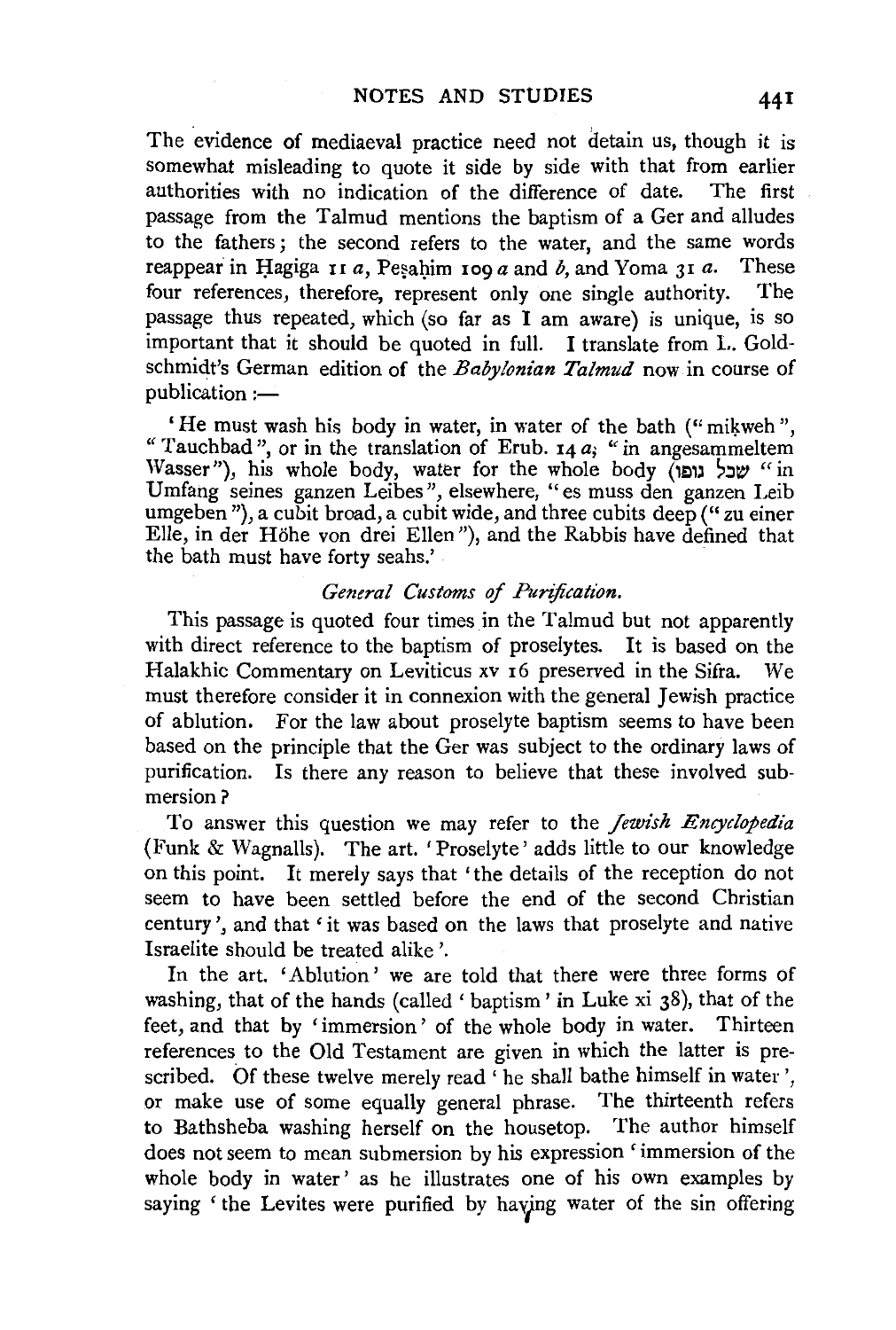sprinkled upon them '. A general washing of the whole body seems to be all that was originally implied in the texts, and it is to be noted that in the cases of ablution of the hands, at any rate, the water was usually poured over them instead of their being plunged into it.

In the art. 'Baptism' we read again that ' the Rabbis connected with this (the washing of clothes for purification) the duty of bathing by complete immersion', and reference is made to the legend that our first parents, as a means of penitence, stood up to the neck in water, Adam for forty days in Gihon, and Eve for seven in the Tigris. A later form of the story, written perhaps under Christian influences, places Adam in the Jordan to connect his penance with the idea of the Sacrament. The *Vita Adae et Evae* (called the *Apocrypha of Moses* by Tischendorf), though it may contain early traditions, is of late date, and there seems to be no real connexion between this legend and the earlier Jewish customs of purification which the author of the article connects with Ezek. xxxvi 25, 'I will sprinkle clean water upon you'.

The quotation from the Halakhic Commentary on Lev. xv 16, mentioned above as preserved in the Sifra, runs as follows: (Biblical text in italics) *'He shall wash in the water* even though it be a mikweh, *all his flesh*; water into which his whole body can enter. How much is this? A cubit by a cubit to the height of three cubits. You are found asserting that the contents of a mikweh is forty seah.'

The words 'even though it be a mikweh' are introduced to shew why the running water is not demanded as in  $v$ .  $r_3$ ; still water will do as well if there is enough for the whole body. This is estimated by the measurement of a man as three cubits high, but it does not seem to be implied that the mikweh must literally be of a sort of well shape. We may reasonably suppose that 'height' is merely used as a term to express the third dimension. The object clearly is the sufficiency of the supply, not the shape of the bath.

This is borne out by the discovery of 'a large rock-cut trough at which presumably ablutions were performed' near the remains of the altar recently discovered at the High Place above Petra. Its measurements are 5 feet 7 inches long by 18 inches wide, by 16 inches deep. ' The sacred place does not seem to be of more ancient date than shortly before the Christian era.' Cp. S. R. Driver *Modern research as illustrating the Bible,* Schweich Lectures rgo8, p. 62, and the authorities quoted there.

The section Mikwa'oth of the Mishnah deals with Jewish customs of purification. Only one section, that dealing with the purification of women, appears in the Jerusalem Talmud, and the regulations ordered in other cases seem to have fallen out of use in the Dispersion, even if they were ever really carried out in practice. The Mishnah may be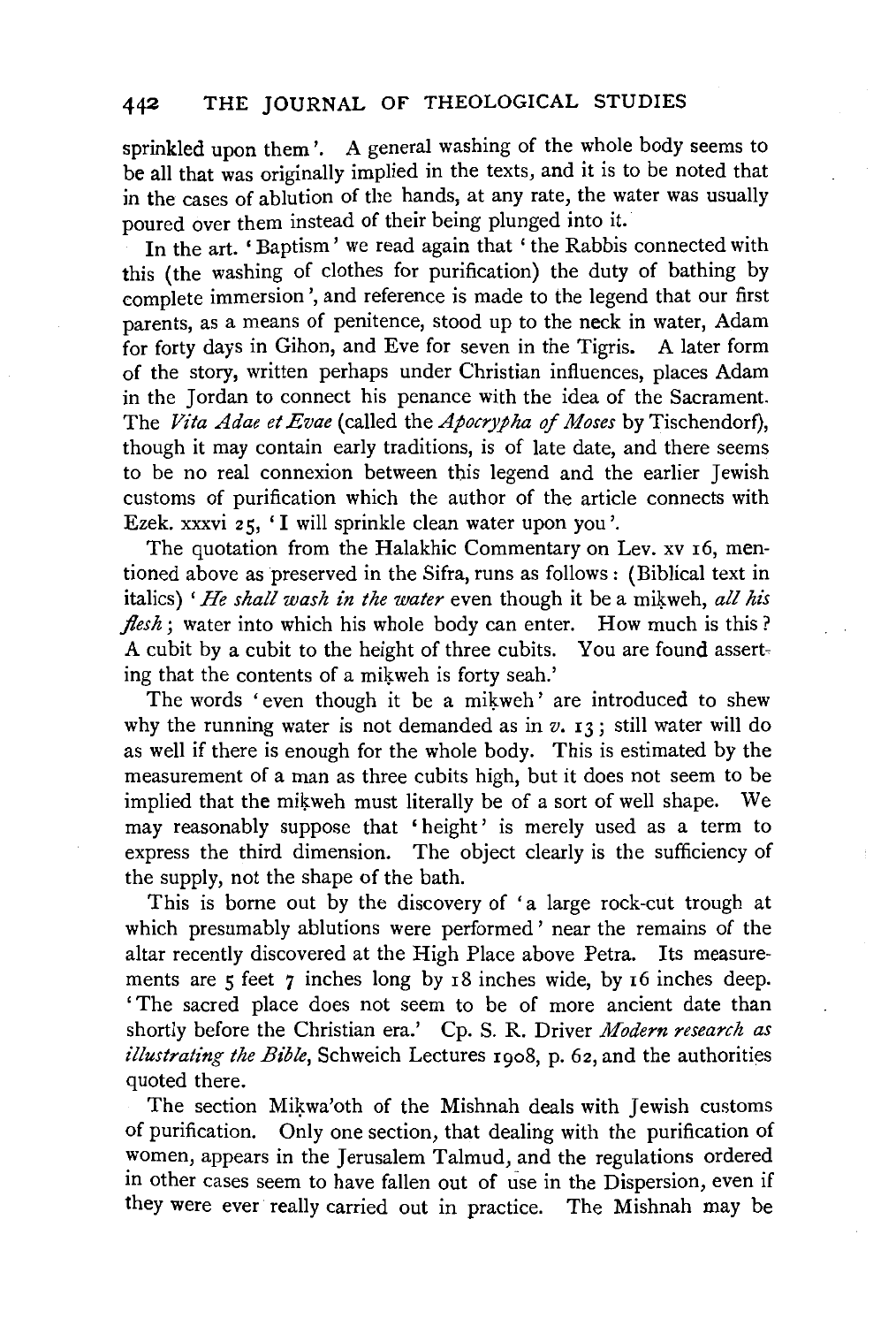read in Surenhusius's Latin Translation, published with the comments of Maimonides and Bartenora in 168s, or reference may be made to the art. 'Mikwa'oth' in the *Encyclopedia*. In the first chapter we find that great stress was laid on the kind of water that might be used. There were six grades of sanctity. The lowest was that of water from a pond, ditch, cistern, or cavern, or of standing water which had flowed from a mountain, that is, apparent surface-water ; then follows that of a body of water containing forty seahs ; then that of a spring to which water drawn from some source had been added; then that of a mineral spring; and Jast, the highest of all, that of pure spring water. Elaborate discussions follow as to when, and how, drawn water affects the purity of the spring water, but nothing is said about submersion. The one kind of water which is apparently disallowed is water drawn in a vessel.

If an artificial bath is used it' must contain at least forty seahs. But though stress is laid on the quantity, no mention is made of submersion. It is the measure sufficient to cleanse the whole body if spring water be not used that is insisted on ; if two people bathe one after another in the same bath containing only just so much, the second is still impure because the first has carried out some drops. This, at least, I take to be the meaning of the passage. But if the first keeps his foot in the bath, or even if part of his mantle is still in the water, that which is on his body is still part of the bath of forty seahs, and the second man is clean. (Mikwa'oth chap. vii 6 'Si in lavacro quadraginta fiunt Sata congregata, et duo descenderunt lotum se, unus post alterum, primus mundus est, secundus autem immundus. R. Jehuda dicit, si primi pedes attigerint aquam, etiam secundus mundus est'.) An interesting passage in the Tosephta (Sekalim  $\overline{1}a$ ), containing a tradition dating from before the destruction of the Temple, tells how the legati Synhedrii, in the month before the Passover, were to see that the mikwa'oth were in good condition and contained the requisite forty seahs.

In the passage quoted above as occurring four times in the Gemara, and therefore giving evidence of later ideas, the size of the bath itself is mentioned. But the object seems to be that of securing the full amount of ;water rather than that of rendering submersion possible. Thus in Erubin 14 *a*, Solomon's sea is said to have contained 150 mikwa'oth, and the capacity of the mikweh is explained by the passage in question. In Pesahim  $\log a$  it is quoted as explaining the capacity of a quarter of a log in connexion with the observance of the Passover. In Hagiga II *a*, after contrasting laws which 'are as mountains suspended by a hair and have no basis in the Bible' with those of purification, the passage is again quoted as giving a standard for the measure (Goldschmidt *Mass)* of the tebilah. In Yoma, 31 *a,* after describing how the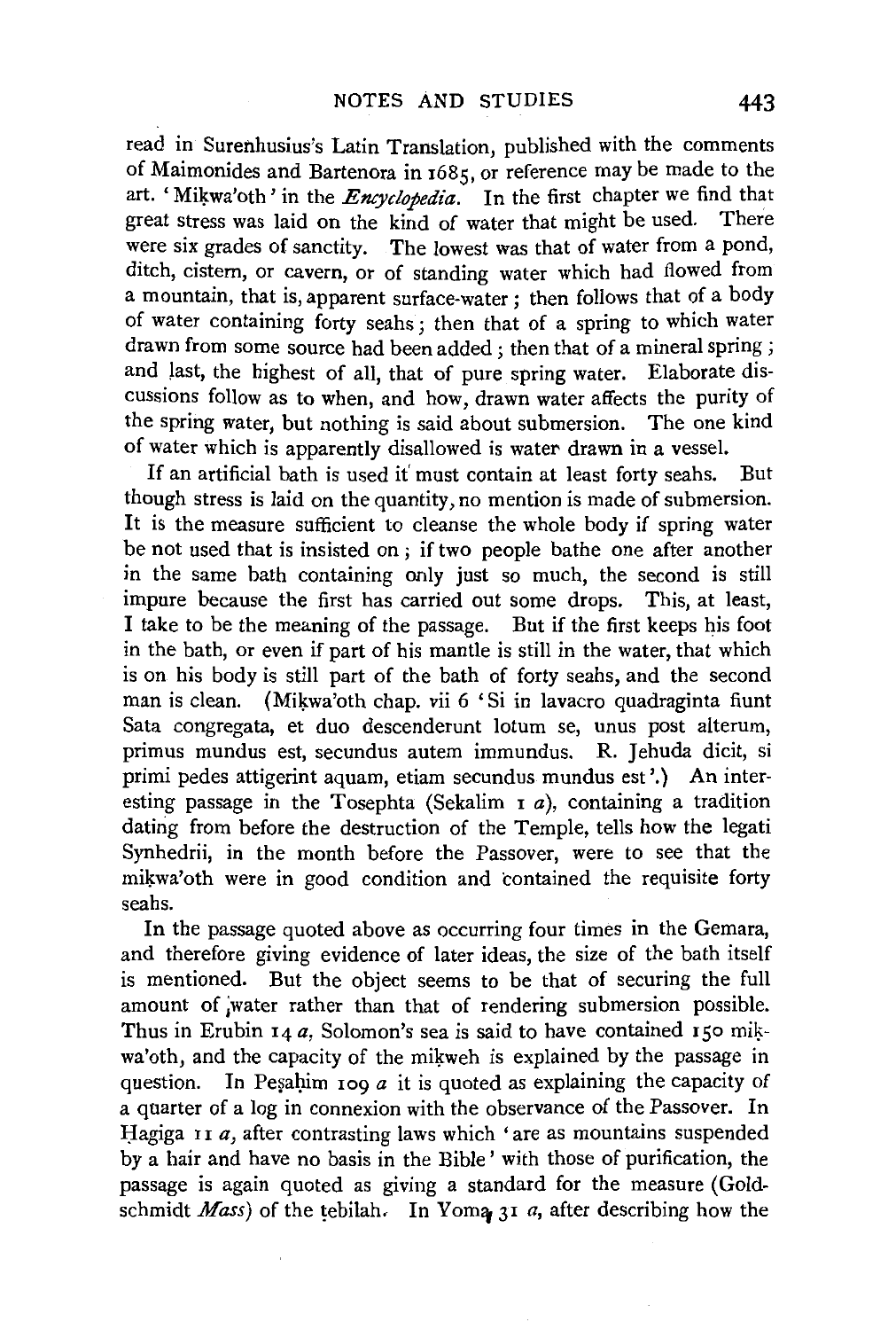High Priest bathed five times on the Day of Atonement, it is stated that the first bath was taken over the Gate of Water near the High Priest's chamber, and the same quotation is made. From this it is argued that the spring from which the water came was twenty-three cubits higher than the floor of the court, since the gates were all twenty cubits high. To an objection that no allowance had been made for the architrave and bottom of the bath, it is answered that they were of marble and too thin to make any serious difference in the measurement.

In all these cases, except possibly the last, it is the quantity of the water and not the size of the bath on which the stress is laid. In the last it is pointed out that the depth of three feet was not exceeded, but this literal interpretation of height was probably, as we saw, not the original meaning. The exact length of a cubit is uncertain. In Biblical times it seems to have been 18 inches, but the ell of the Talmud was  $56-\frac{5}{8}$  centimetres, or  $22-23$  inches. It would be possible, of course, to submerge a man in a bath  $22$  inches by  $22$  inches by  $5$  ft. 6-8 inches, but the difficulty seems to have been felt in later times when the custom of submersion, it is asserted, was undoubtedly practised, for in the mediaeval critical explanation of the Talmud made in the twelfth century, and known as the Tosafot, it was explained that the bath must be four cubits, or over seven feet, deep, though the water need only have a depth of three, since the entrance of the body of the man who was being purified would make it rise, to the required height. (Jo. Andrex Danzii *Baptismus Proselytorum Judaicus* in Ugolini *Thesaurus* vol. 22, p. dccccviii, chap. xxiii note g.) Even more convincing a proof that the covering of the body up to the neck mentioned in the case of female proselytes in the passage quoted above, did' not involve submersion, may be found in the Mishnah Berakoth III  $_4$  and  $_5$ . Here we read that the man who, while saying the morning blessing, remembers that he is impure, must go down and purify himself and, if possible, come up, dress, and say the Shema before the sun rises. If he has not time he must cover himself with the water and say it:—

' Descenderit ad lavandum (ירד למבול), si ascendere possit, sese vestire et recitare priusquam sol emicet, ascendat et vestiat se, et recitet; sin minus aqua se contegat et recitet ' (MO.'JT"ll' so bedecke er sich durch das Wasser und lese; Goldschmidt) Surenhusius vol. i p. 11.

Obviously the covering here is partial and, as in the passage quoted above, for the purpose of decency. He could not read the Shema with his head under water, and the command to cover himself as far as the hips implies that otherwise the immersion would not have been above the thighs. Moreover, the Jerusalem Talmud orders that, if the water